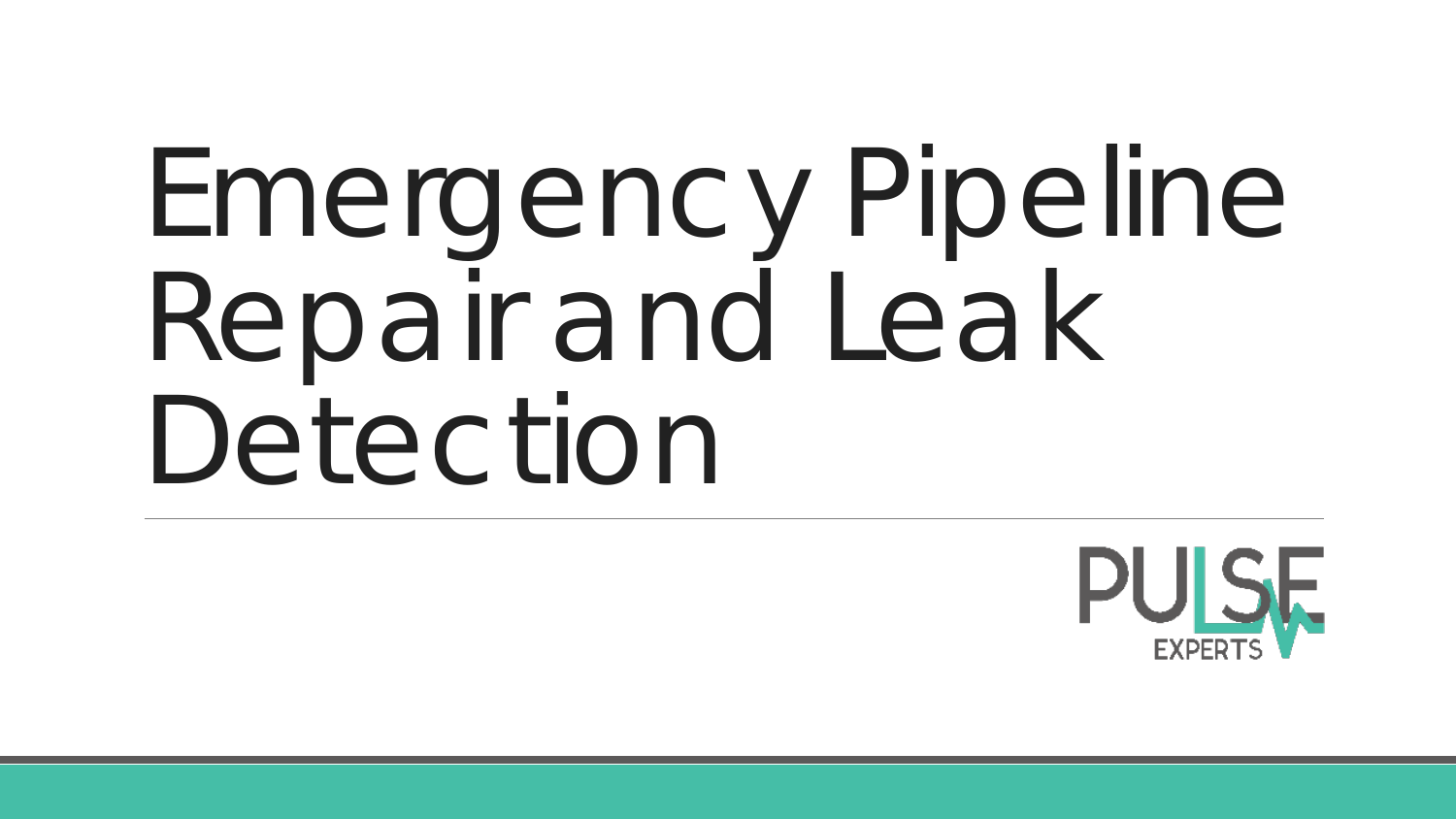



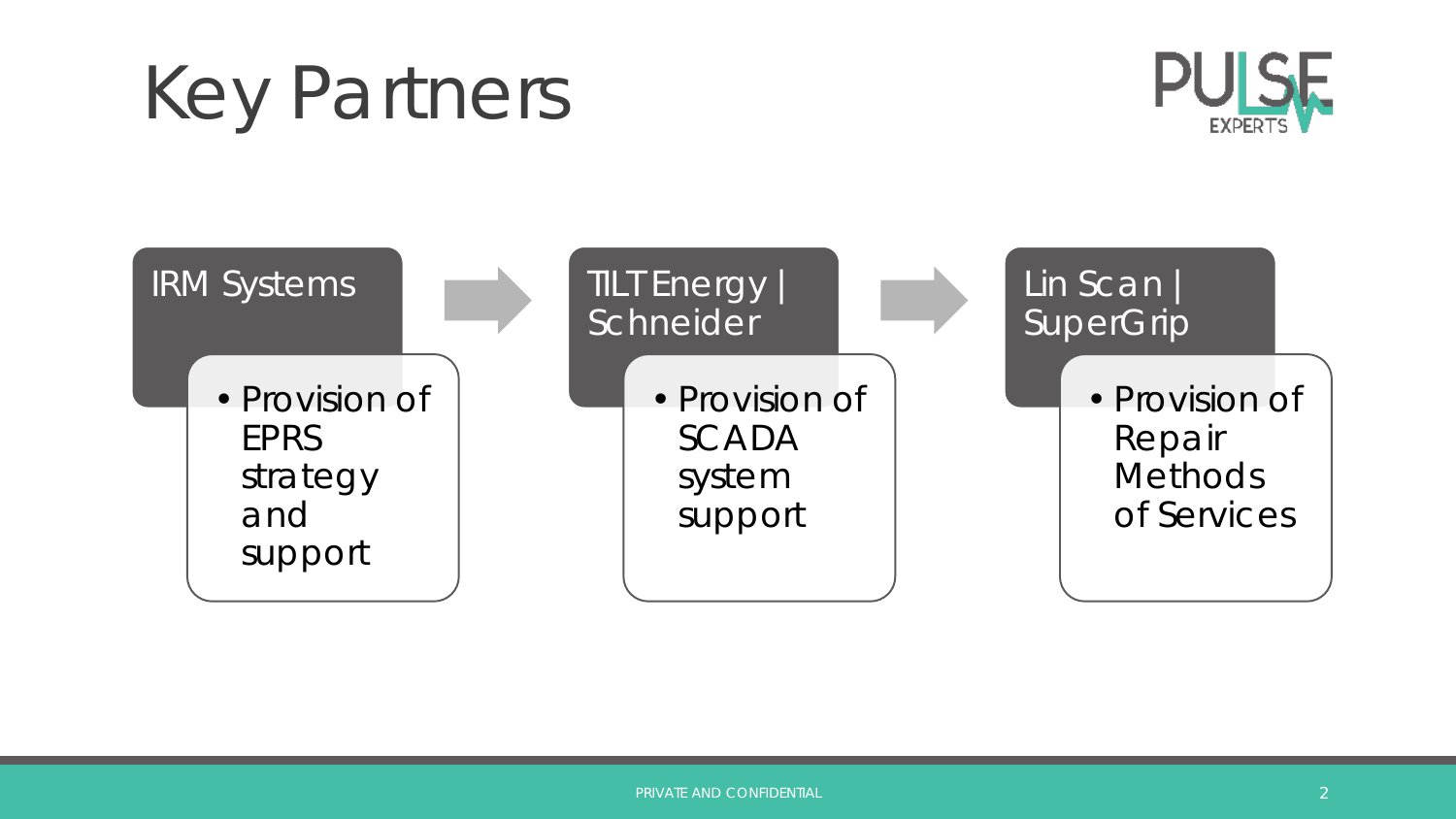#### EPRS, Leak Detection & Repairs



Emergency Pipeline Repair Systems:

- Risk Assessment / FMEA of pipeline and subsea infrastructure;
- Repair method selection (auditable justification), timescales;
- CAPEX/OPEX and cost-benefit analysis;
- Procurement planning & execution support;
- Development of repair procedures, strategies and responsibility arrangement.

Live repairs and defect assessment:

- Live repairs and defect assessment;
- Defect / damage assessment and surveys;
- Span assessment and review;
- ECA local & global analysis;
- Sleeve and clamp engineering;
- Hyperbaric welding.

Leak detection

- Review of leak detection systems and processes for compliance;
- SCADA leak detection lead time assessment;
- Leak detection method selection (acoustic, ground monitoring, fibre optic, system monitoring, surveys).

Vandalism management

- Risk management and optimisation review;
- Covered under EPRS service;
- Fibre optics installation;
- Drones management, coordination and reporting.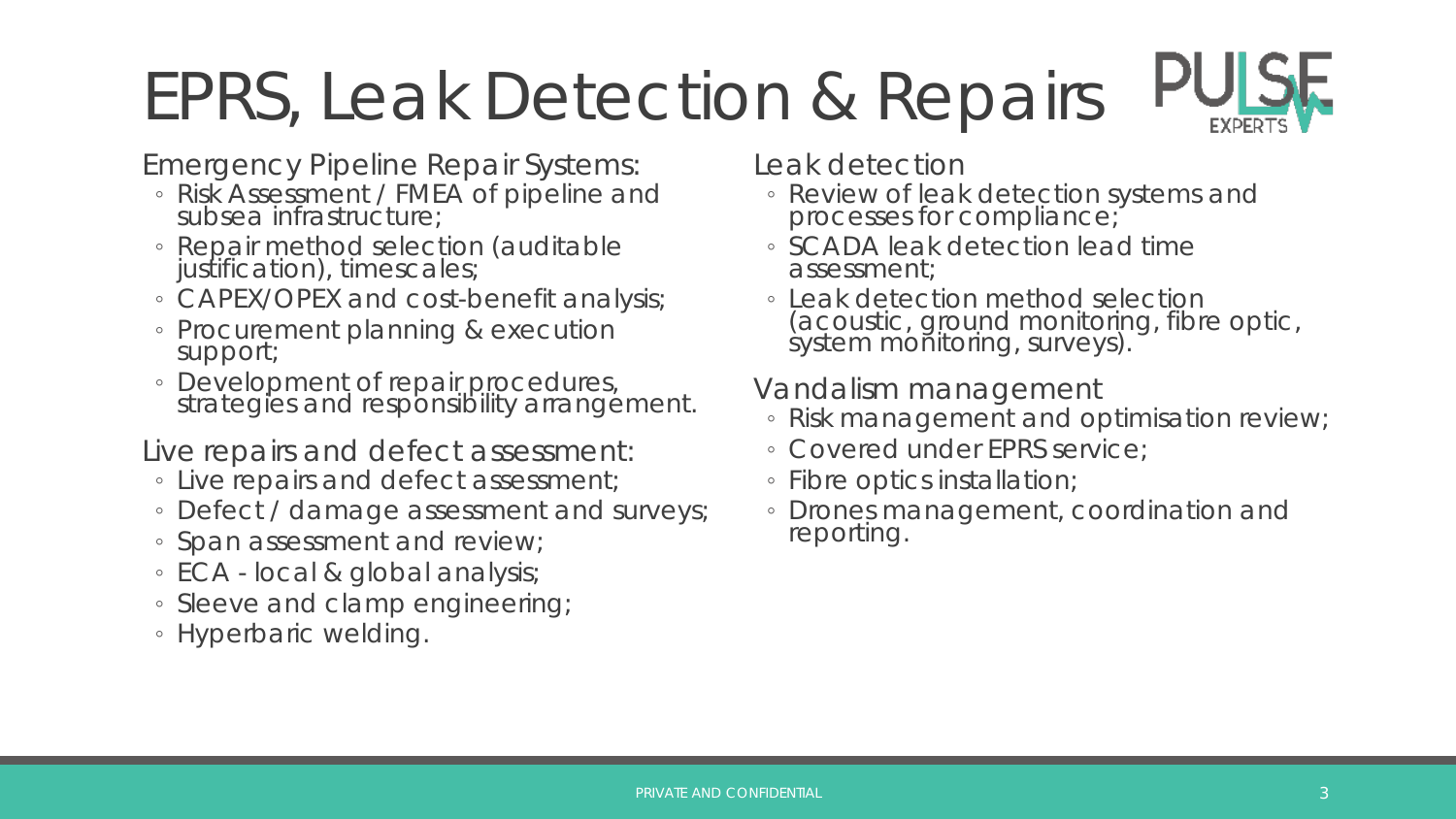### Performance Areas



defined and aligned, and then coordinated and managed by a single, emergency management team

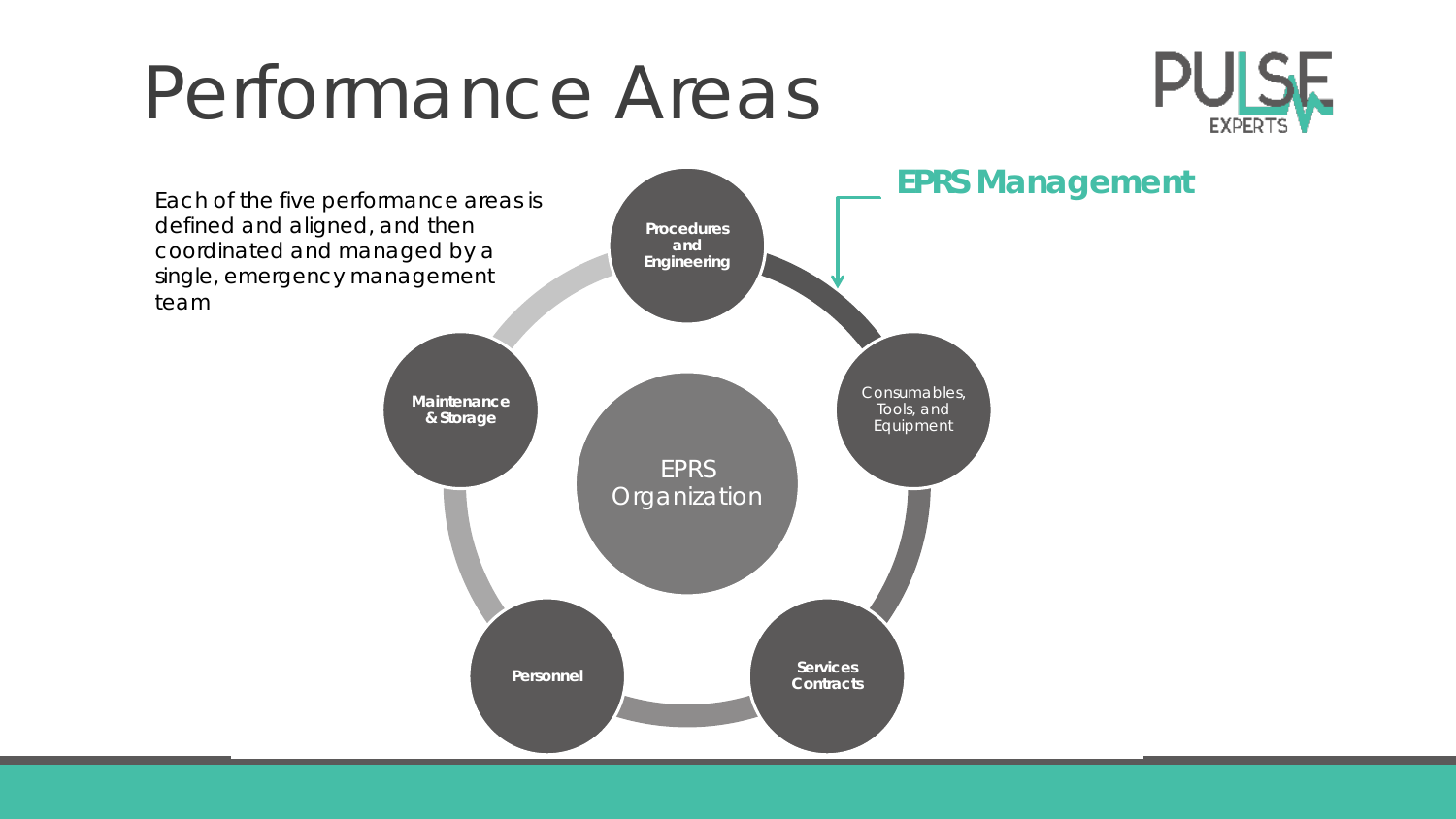## Performance Areas



• Depending on the specific De-Clamps, commissioning. Connectors, conditions of the assets, the relevant isolation. re-Sleeves, Line commissioning Pipe capabilities are resourced, trained Repair **Isolation Tool** Procedures where necessary, and made ready Procedures Consumables, and **Tools and** Equipment Engineering Frames, Cutting tools, • EPRS Management provides PRT, A&R Head, Lifting Pipeline Lifting Clamps, Coating coordination and project Removal tools, etc. management of all the key De-commissioning, Post Repair isolation, & re-Analyses performance areascommissioning Knowhow & Competency PRS type Robust schedule organizations Interfaces & Links to Operations Service Ensures Maintenance Personnel continuous Contractors & Storage Contracts readiness Regular training Services that use consumables or Dry Runs and parts (ROVs, In-house SIT's expertise or vessels, etc.) Contractor

PRIVATE AND CONFIDENTIAL 5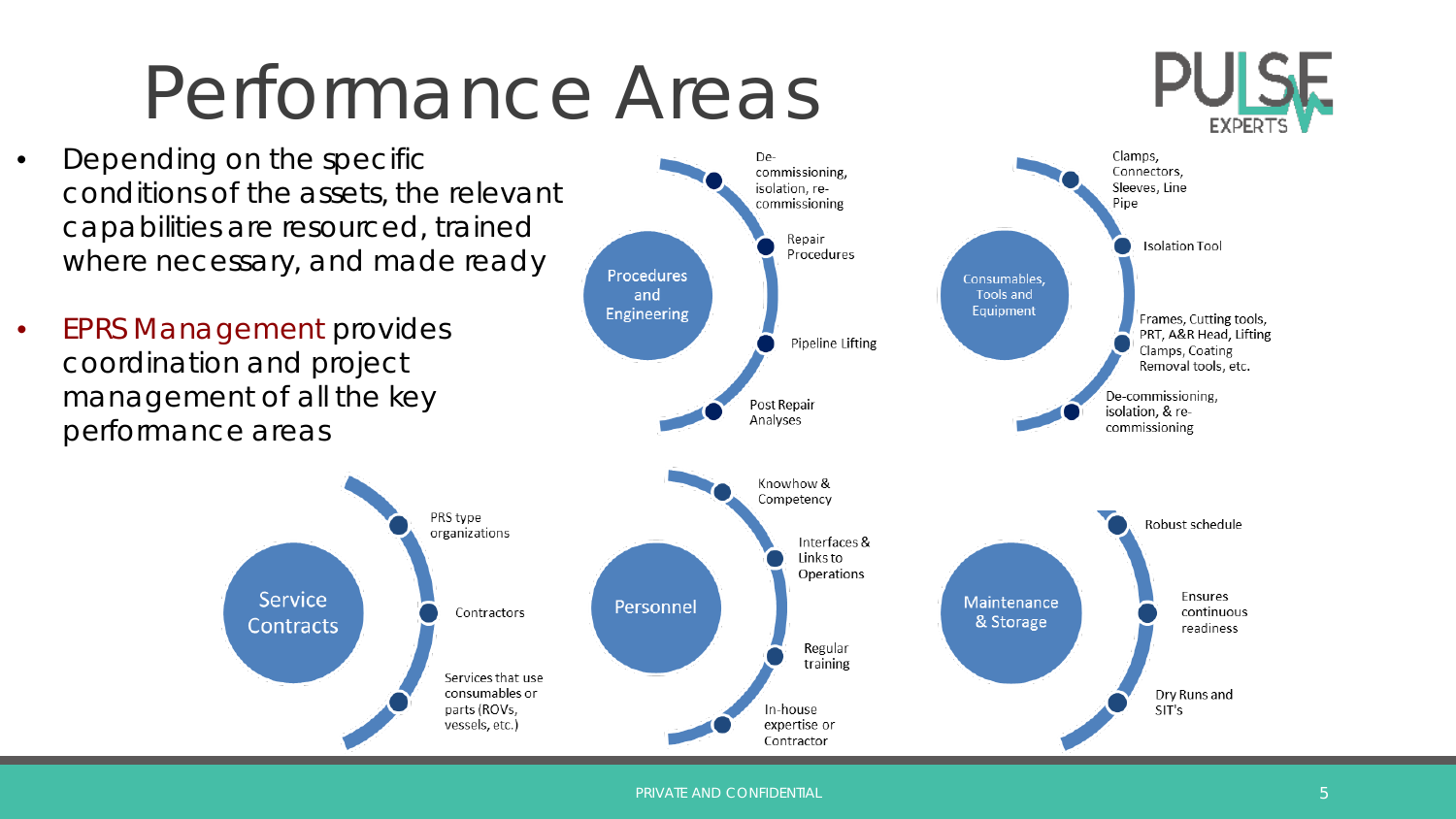

PRIVATE AND CONFIDENTIAL **PRIVATE AND CONFIDENTIAL** PIMS GLOBAL PIMS Global PIMS Global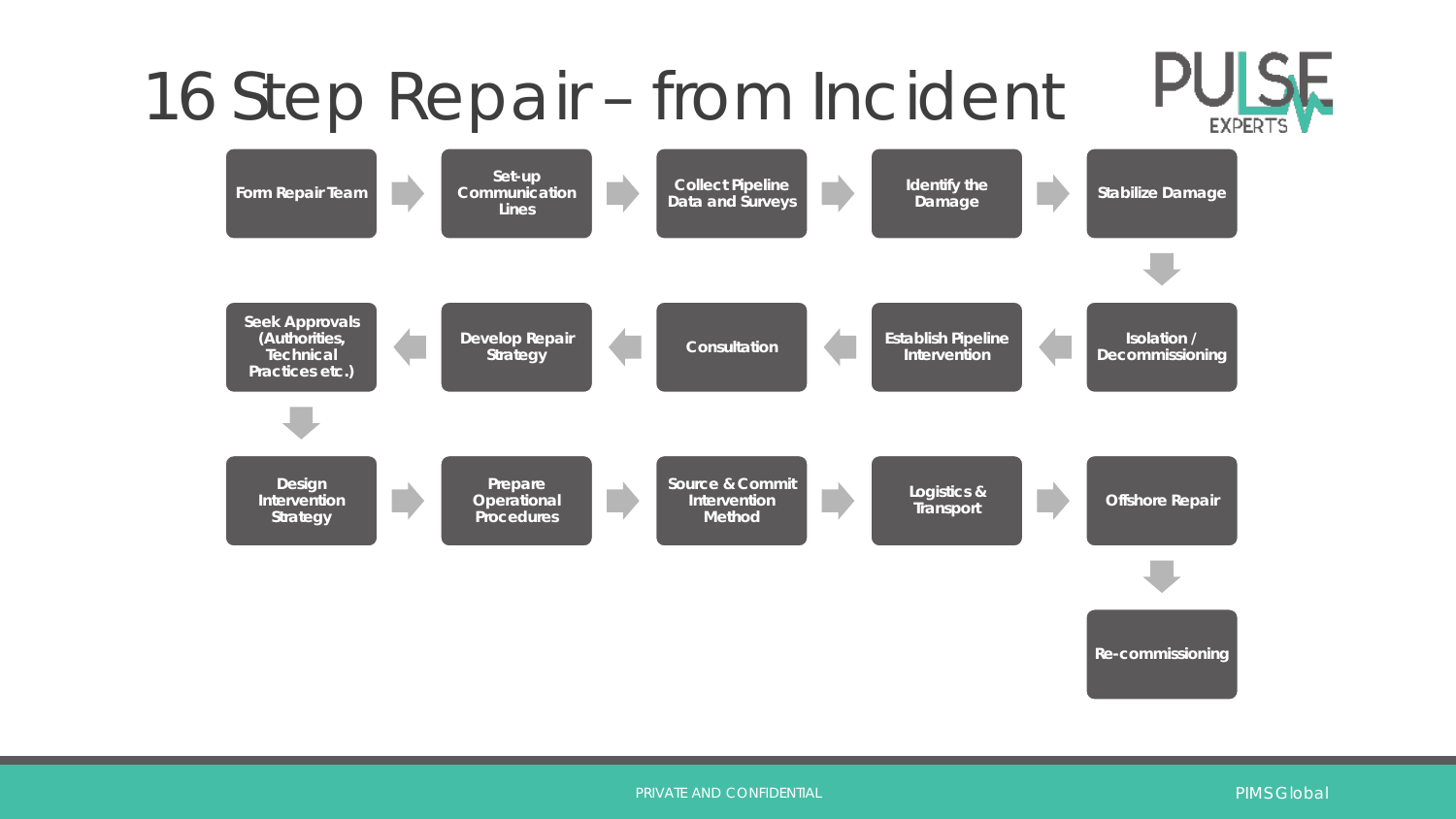## Development of EPRS



| Data Gathering                                               | Data Gathering                                                                               | Initial Assessment / Engineering                                                             |
|--------------------------------------------------------------|----------------------------------------------------------------------------------------------|----------------------------------------------------------------------------------------------|
| <b>Failure Scenarios</b>                                     | • Asset register, Local context, Risk review                                                 | . Review of current configuration, Inspection<br>as required, Assessments e.g. FEA, Material |
| Proposed Repair Scenarios                                    | <b>Failure Scenarios</b>                                                                     | consideration                                                                                |
|                                                              | • Scenarios and possible repair options,<br>Consolidation with client, Review with local     | <b>Solution Selection</b>                                                                    |
| Initial Assessment / Engineering<br>$\overline{\phantom{a}}$ | processes                                                                                    | • Tool selection, Solution and component<br>design, Design reports, Risk review              |
| Solution Selection                                           | Proposed Repair Scenarios                                                                    | Preparation (Team)                                                                           |
| Preparation (Team)                                           | • Flow charts, Required hardware, Vendor<br>identification, Cost benefit analysis            | • Form repair team, Set-up communication<br>lines, Consultation and risk assessment          |
| Preparation (Tool)                                           |                                                                                              |                                                                                              |
|                                                              | Preparation (Tool)                                                                           | Equipment Set-up and Test                                                                    |
| FAT and Site Preparation                                     | • Detailed design and fabrication, Testing of<br>solution (internal, external), Project site | • Preparation and transportation, deployment and<br>pre-isolation set up                     |
| Mobilise                                                     | activities, FAT documentation                                                                | <b>Isolation and Monitoring</b>                                                              |
| Equipment Set-up and Test                                    | FAT and Site Preparation                                                                     | • Site activities, Isolation setting, Isolation monitoring                                   |
| Isolation and Monitoring                                     | • FAT execution and client engagement, Site /<br>isolation preparation                       | <b>Job Execution</b>                                                                         |
|                                                              |                                                                                              | •Repair work, Logistics and transport                                                        |
| <b>Job Execution</b>                                         | Mobilise<br>• Final site checks, Prepare operational                                         | De-isolation and Commission                                                                  |
| De-isolation and Commission                                  | procedures                                                                                   | •Re-instatement, Re-commissioning                                                            |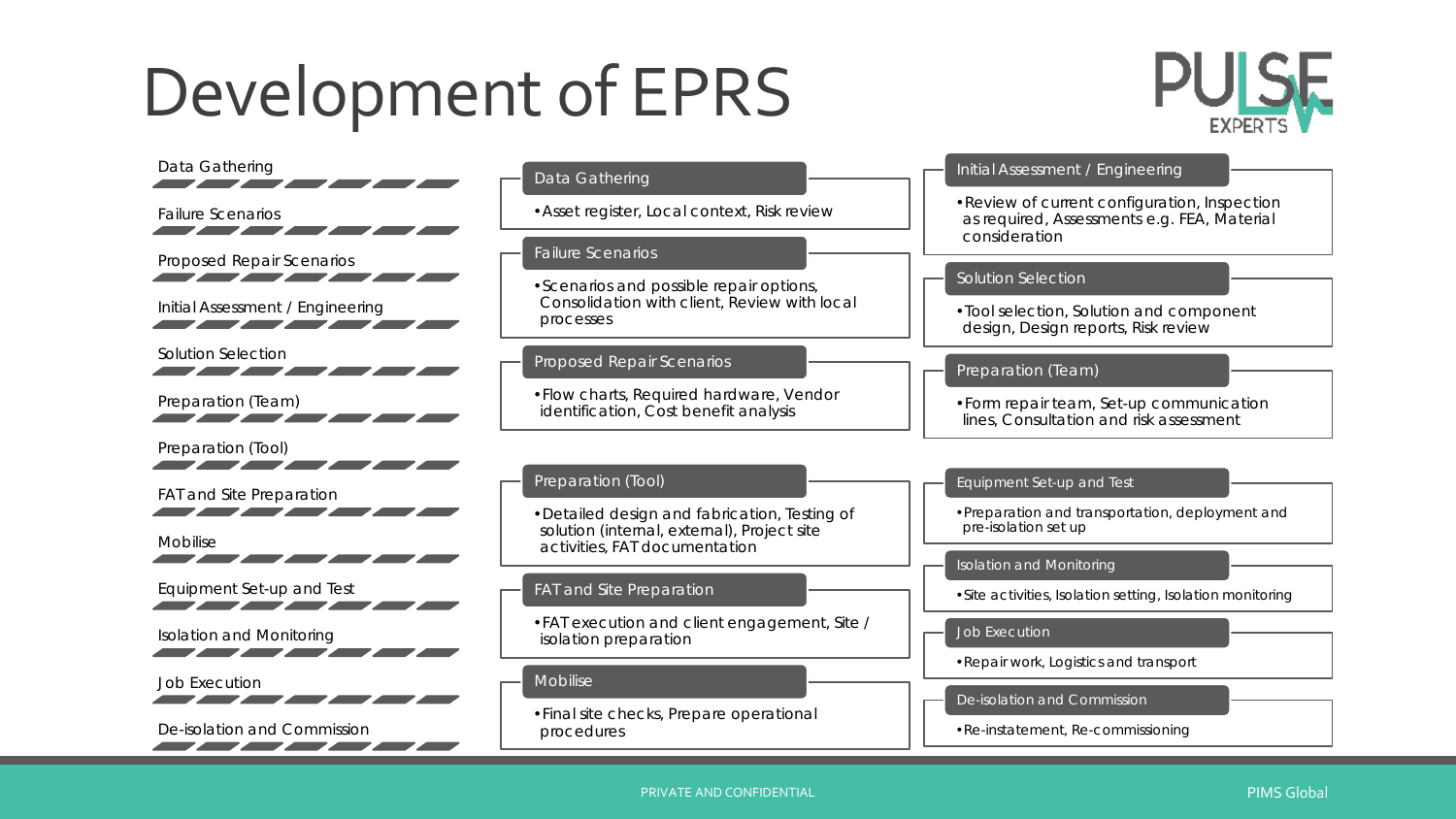### Pipeline Repair



Isolation

| Anomaly/<br>Feature            | Grinding                   | Deposition<br>Weld | Composite<br>Repair (1)                                                                                           | (reinforce)<br>Welded<br>Sleeve | containing)<br><b>pressure</b><br>Welded<br>Sleeve | Epoxy-filled<br>Sleeve or<br><b>Grout or</b><br>Clamp | Mechanical<br>Clamp | Cut Out            |
|--------------------------------|----------------------------|--------------------|-------------------------------------------------------------------------------------------------------------------|---------------------------------|----------------------------------------------------|-------------------------------------------------------|---------------------|--------------------|
| Leak                           | ž                          | $\frac{1}{2}$      | (Temp only)<br>Yes                                                                                                | ž                               | Yes                                                | ž                                                     | Yes                 | Yes                |
| corrosion<br>Internal          | ž                          | ž                  | (Temp only)<br>Yes                                                                                                | (Temp only)<br>Ýes              | (Temp only)<br>Yes                                 | (Temp only)<br>Yes                                    | (Temp only)<br>Yes  | (Temp only)<br>yes |
| corrosion<br>External          | Yes                        | ž                  | Yes                                                                                                               | Yes                             | Yes                                                | Yes                                                   | Yes                 | Yes                |
| Crack                          | Yes                        | ž                  | (After grinding)<br><b>Yes</b>                                                                                    | ž                               | Yes                                                | Yes                                                   | ž                   | Yes                |
| Gouge                          | Yes                        | ž                  | (Smooth)<br>Yes                                                                                                   | Yes                             | Yes                                                | Yes                                                   | ž                   | Yes                |
| Dent                           | ž                          | ž                  | $(< 12,5%$ wall<br>Yes                                                                                            | ž                               | Yes <sup>a</sup>                                   | Yes                                                   | $\frac{6}{2}$       | <b>Yes</b>         |
| Buckle                         | $\frac{9}{2}$              | ž                  | ş                                                                                                                 | ž                               | ž                                                  | Ýes                                                   | ž                   | Yes                |
| Anomaly<br>Weld<br>ti<br>Girth | Yes                        | ž                  | ž                                                                                                                 | ž                               | Yes                                                | ž                                                     | ž                   | Yes                |
| Anomaly<br>Seam<br>Weld        | Yes                        | ž                  | ž                                                                                                                 | ž                               | Yes                                                | Ýes                                                   | <b>Yes</b>          | Yes                |
| $\overline{a}$<br>Ń            | Only if no fatigue issues. |                    | Composite repairs will not normally be applicable for subsea repair but they have been used in splash zone areas. |                                 |                                                    |                                                       |                     |                    |

#### **Techniques**

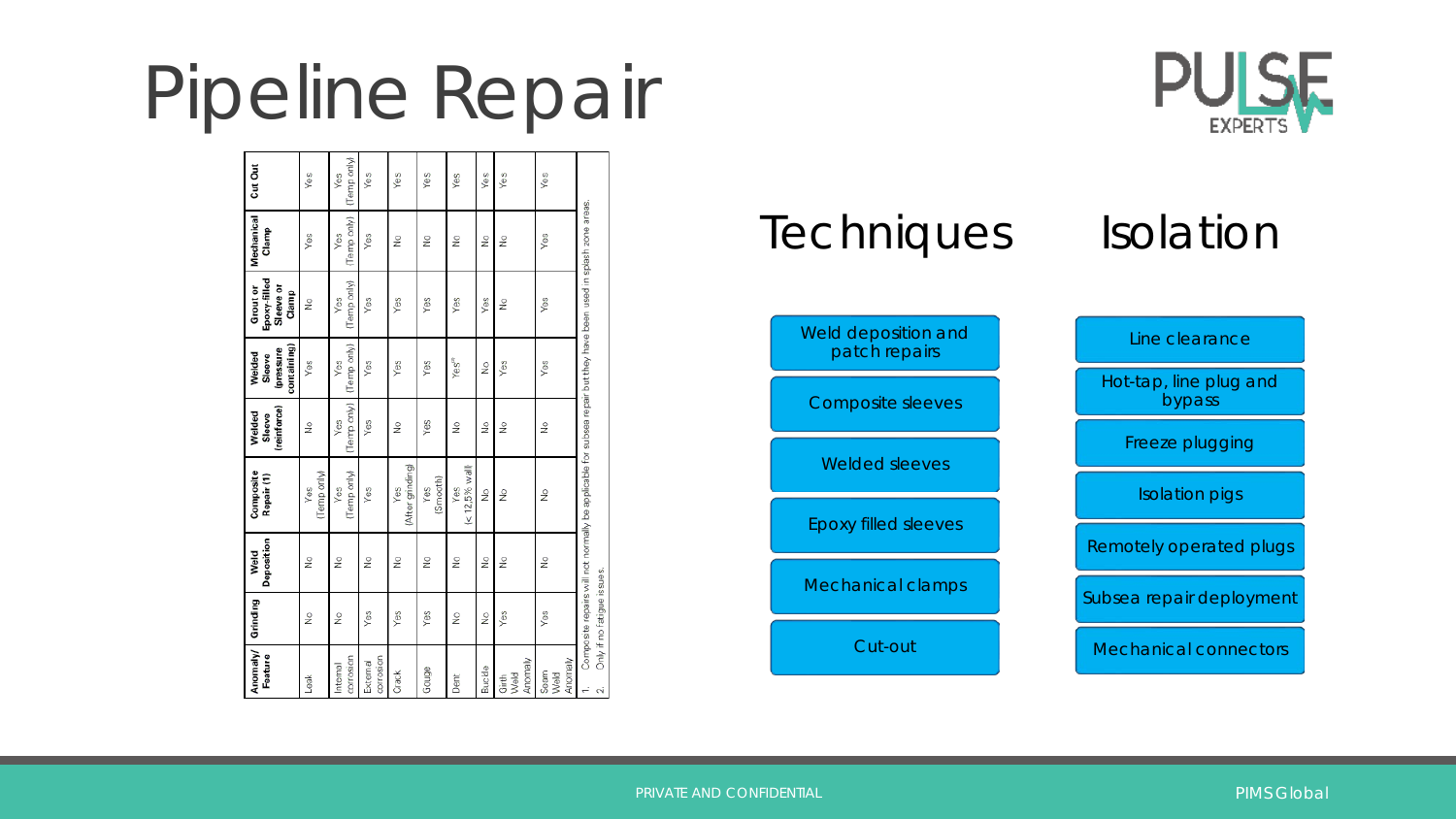#### Laser leak detection



Laser leak detection by ROV

- Optical detection tool to detect emission of fluids from a flexible pipeline
- Detection of hydrocarbons or special developed injection dye. Reflected light detected by an intelligent camera.



Leak detection by ROV

PRIVATE AND CONFIDENTIAL **9 PRIVATE AND CONFIDENTIAL**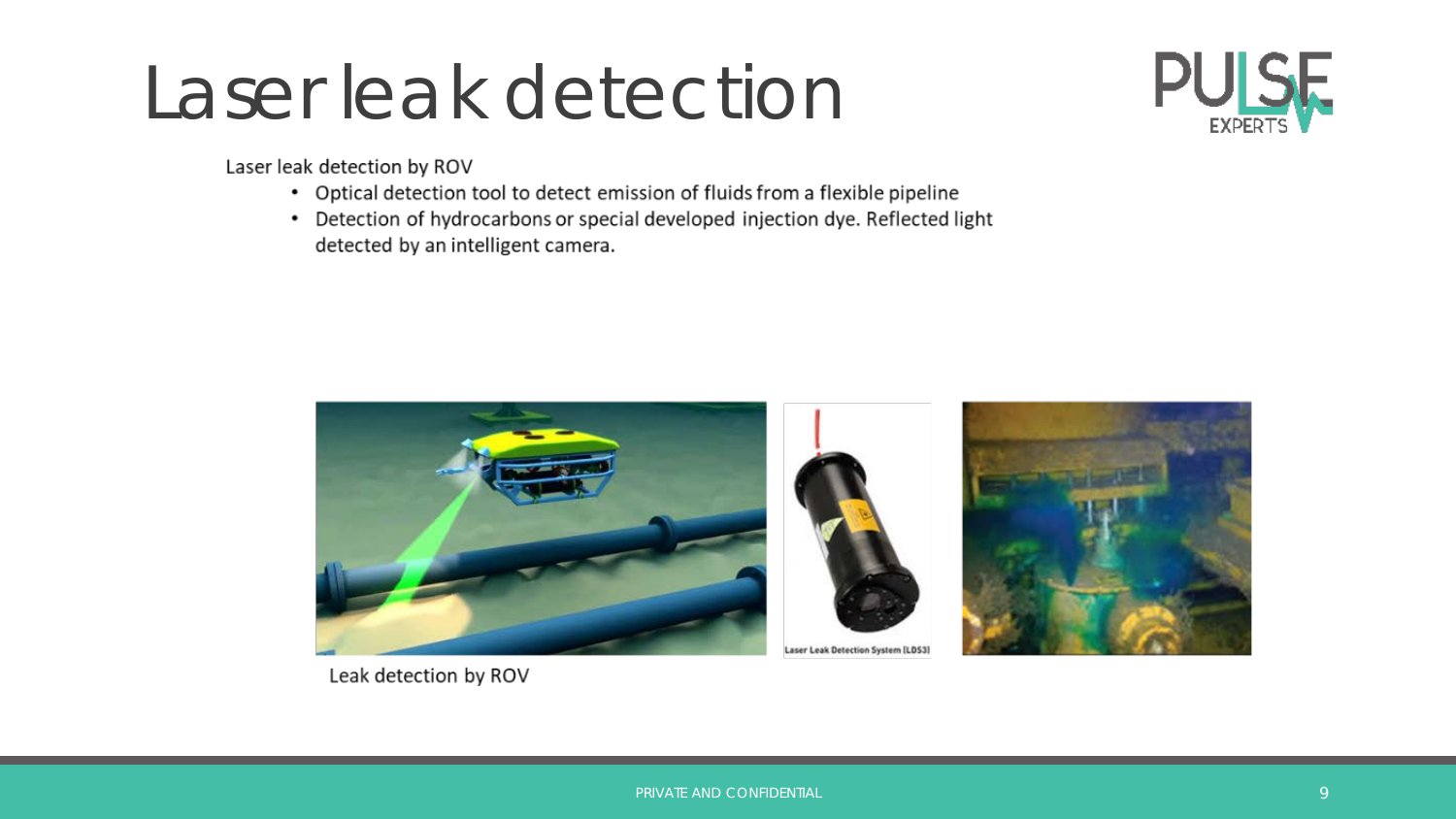## Equipment



Pipeline SCADA support; Piggable isolation plugs;

Pipeline repair clamps;

Pipeline sleeves and wraps;

Excavators & swamp buggies;

Welding equipment;

Off-loading trucks;

Pumps and auxiliaries;

Hot tap and stopples;

Cyclone dust separator ETC.



#### PRIVATE AND CONFIDENTIAL **10** No. 10 No. 10 No. 10 No. 10 No. 10 No. 10 No. 10 No. 10 No. 10 No. 10 No. 10 No. 10 No. 10 No. 10 No. 10 No. 10 No. 10 No. 10 No. 10 No. 10 No. 10 No. 10 No. 10 No. 10 No. 10 No. 10 No. 10 No.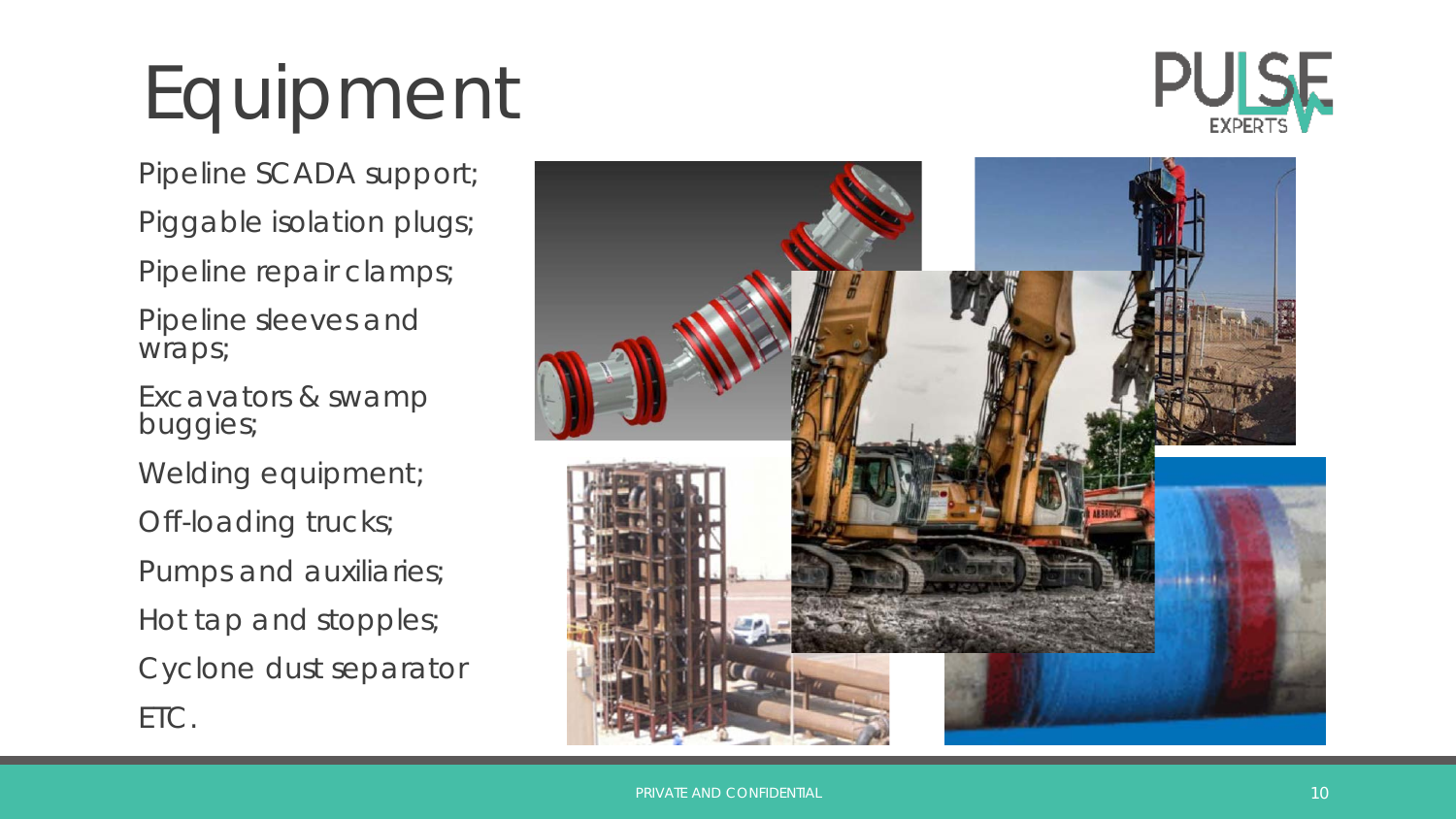

PRIVATE AND CONFIDENTIAL **11** No. 12 No. 12 No. 12 No. 12 No. 12 No. 12 No. 12 No. 12 No. 12 No. 12 No. 12 No. 12 No. 12 No. 12 No. 12 No. 12 No. 12 No. 12 No. 12 No. 12 No. 12 No. 12 No. 12 No. 12 No. 12 No. 12 No. 12 No.